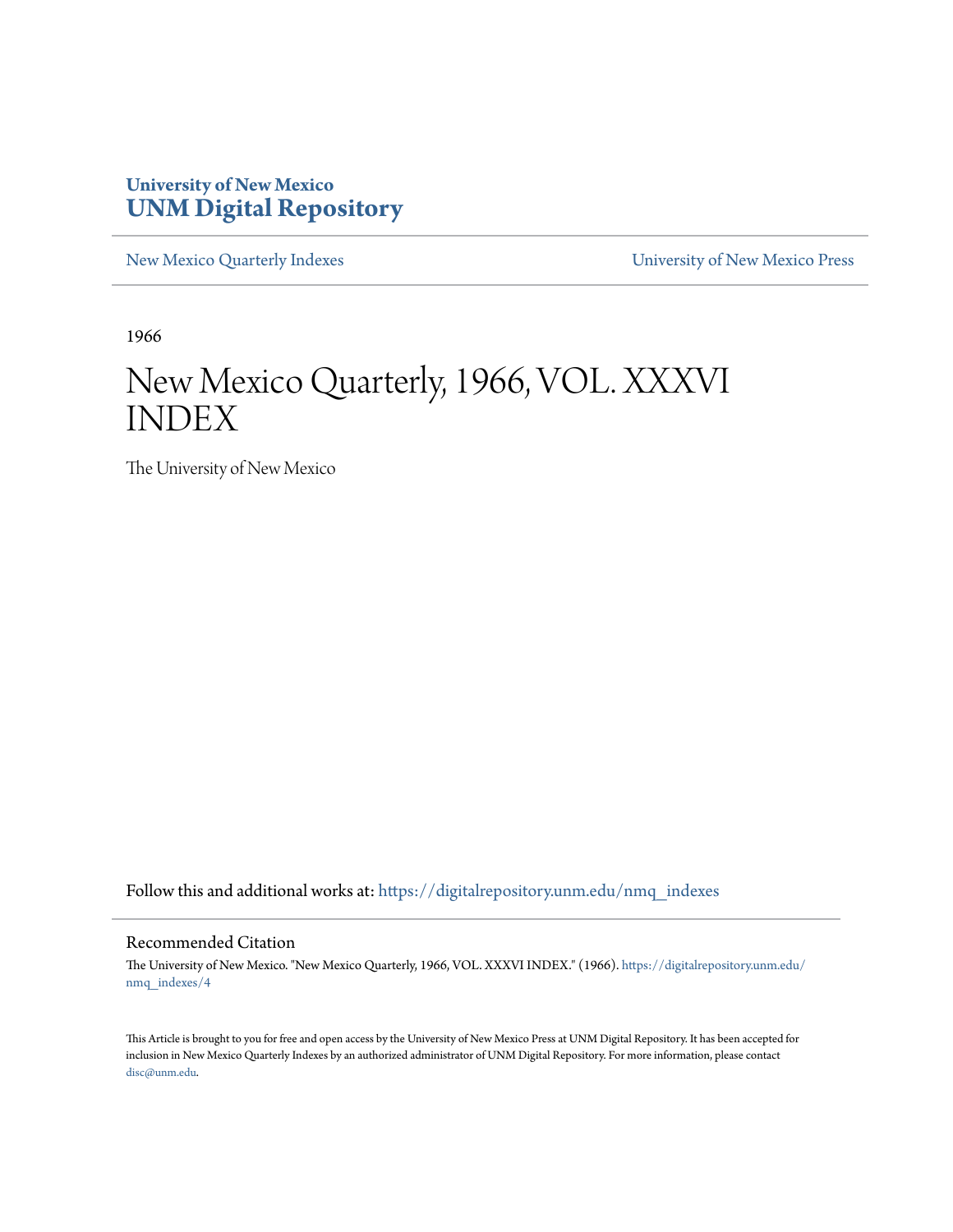# CURRENT PERIODICAL SERIES

TITLE:

# NEW MEXICO QUARTERLY

### VOLUME: 36

## Spring 1966-Winter 1966-67 DATE:

This periodical may be copyrighted, in which case the contents remain the Notice: property of the copyright owner. The microfilm edition is reproduced by agreement with the publisher. Extensive duplication or resale without permission is prohibited.

University Microfilms, A Xerox Company, Ann Arbor, Michigan

## PUBLICATION NO:

 $1 - 4$ 

216

**ISSUES:**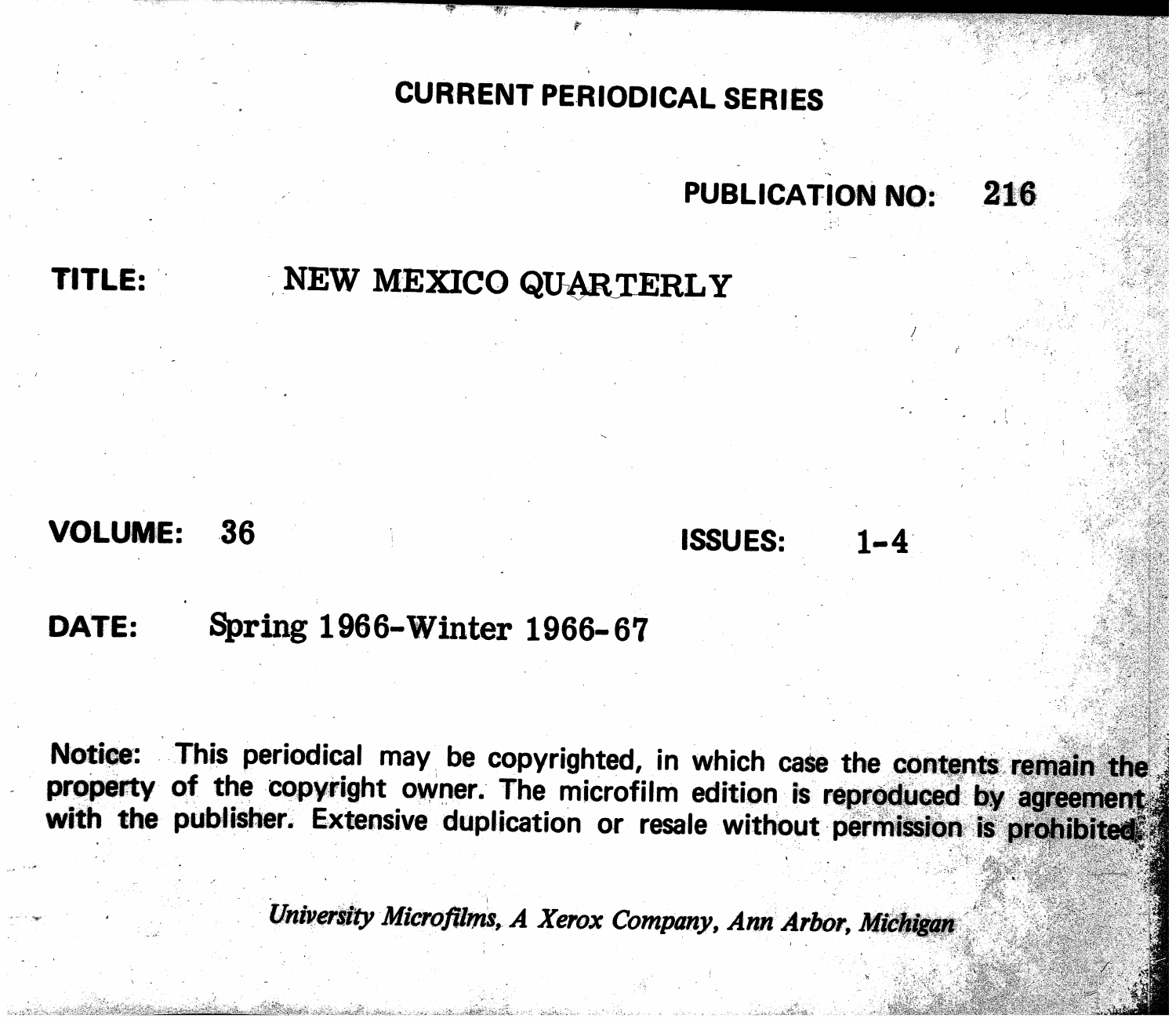### INDEX TO VOLUME XXXVI.

### VERSE

- Adler, Lucile. An Abacus and a Sum of Pride, 335; biog. 338
- Allen, John A. A Kind of Quest, a Sort of Briar Rose, 144; biog. 147
- Arteche, Miguel. Vanished Light, tr. from Spanish by Dora M. Pettinella, 57
- Bertolino, James D. BibJic Appendix. A Simple Thing, 272; biog. 276

Bilac, Olavo, Three Poems, tr. from Portuguese by John Gaw Meem, 270

- Bonnette, Jeanne Del. Vacant House, 333; biog. 338
- Cooperman, Stanley. The Aviary, 59; biog. 60
- Drummond, Donald F. Gannett *Peak,* Wyoming, 142; biog. 147
- Foster, Rick. Before Dark, 334; biog. 338
- Gregory, W. W. Powamu, 337; biog. 338
- Hamilton, Horace. Looking South, 145; biog.147
- Hollander, Robert. Odyssey Island, 140; biog.147
- Honig, Edwin. Nativity, 332; Back in Bodega, 332; biog. 338
- Kroll, Ernest. Transcontinental, 146; biog. 147-148
- Legler, Philip. At *the* Humming Rails, 275; A Christmas Story, 328; biog. 276, 404
- Loomis, Edward. Heroes, 58; biog. 60
- McAfee, Thomas. Gardens, 274; biog. 276
- McCord, Howard. Kathmandu Valley: A Hillside, 327; biog. 404
- Meem, John Gaw. Three Poems by Olavo *Bilae,* translations, 270; biog. 276
- Milton, John R. I Look at *the* Missouri Through a Storm, 141; biog. 148
- Morris, Herbert. The Thunder of *the* Captains and the Shouting, 267; biog. 277
- Neely, E. J. To A Nighthawk, 329; biog. 404
- 'Pastan, Linda. Brittle Things, 331; biog. 4°4
- Peterson, Don H. Song, 336; biog. 404
- Petinella, Dora. Vanished *Light* by Miguel Arteche, a translation, 57; fIilltop Village, 273; biog. 61, 277
- Qoyawayma, Polingaysi. The *Select* in *the* Desert, 143; biog. 148
- Rubin, Larry. *The* Editors, 60; biog. 6i
- Silverman, Stuart. After Long Silence, 334; biog. 404
- Stephens, Alan. The Three *Sisters, 330;* Again How *the* Weather Was, 331; biog. 405
- Taylor, Henry. Long Distance, 273; biog. '2.77
- White, Elizabeth Q. The Select in the Desert, 143; biog. 148
- Wilson, Keith. The Lake Above Santos, 56; biog. 61

### FICTION

Esslinger, Pat M. El Santa, 339; biog. 345

- Ford, Edsel. Some Glad Morning, 228;  $\frac{1}{2}$ . 240
- Gaines, Ernest J. My Grandpa and the Haint, 149; biog. 160
- Granat, Robert. The *Old* Lineman, 222; biog. 227
- Mayer, Tom. A Cold Wind, 101; biog. 100
- Muro, Amado. Something About Two Mexicans, 258; biog. 266

Peden, William. The Pilgrims, 5; biog. 25

Smith, Barry. *The* Trap, 80; biog. 89